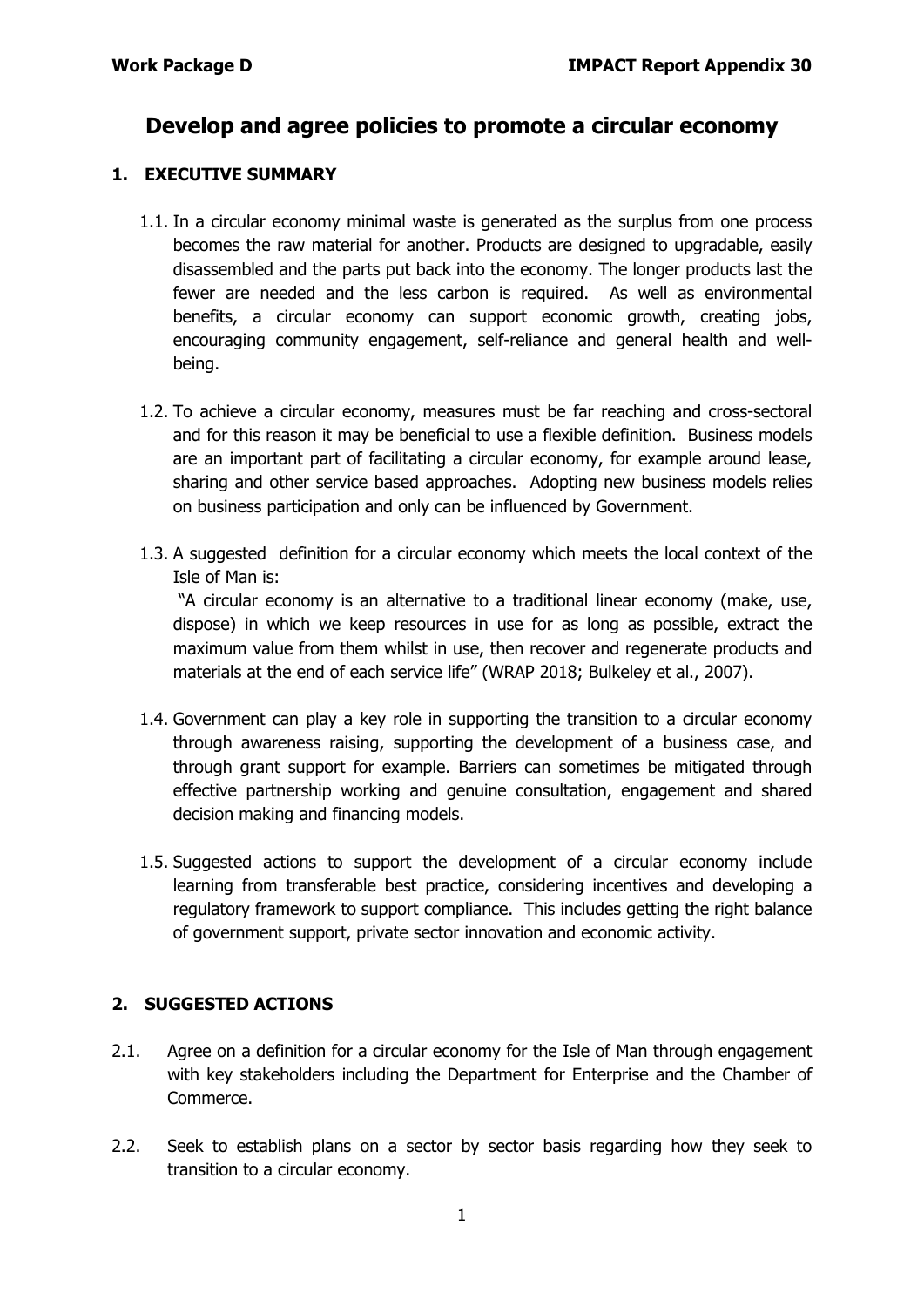- 2.3. Establish a set of indicators and targets to measure and guide the transition, for example resource productivity, waste generated and food waste.
- 2.4. Consider the feasibility of introducing a Green Public Procurement Programme with a circular economy focus to help drive the market.
- 2.5. Consider the introduction of Extended Producer Responsibility (EPR) or alternative policy instruments to drive greater circularity for packaging, Waste, Electrical and Electronic Equipment (WEEE), batteries, vehicles, textiles and furniture.
- 2.6. Explore the feasibility of government providing incentives to encourage circular economy models, using existing schemes.
- 2.7. Consider the feasibility and desirability of the development of a Circular Economy Bill. Review existing regulatory frameworks to penalise those continuing with wasteful and carbon emitting practices.